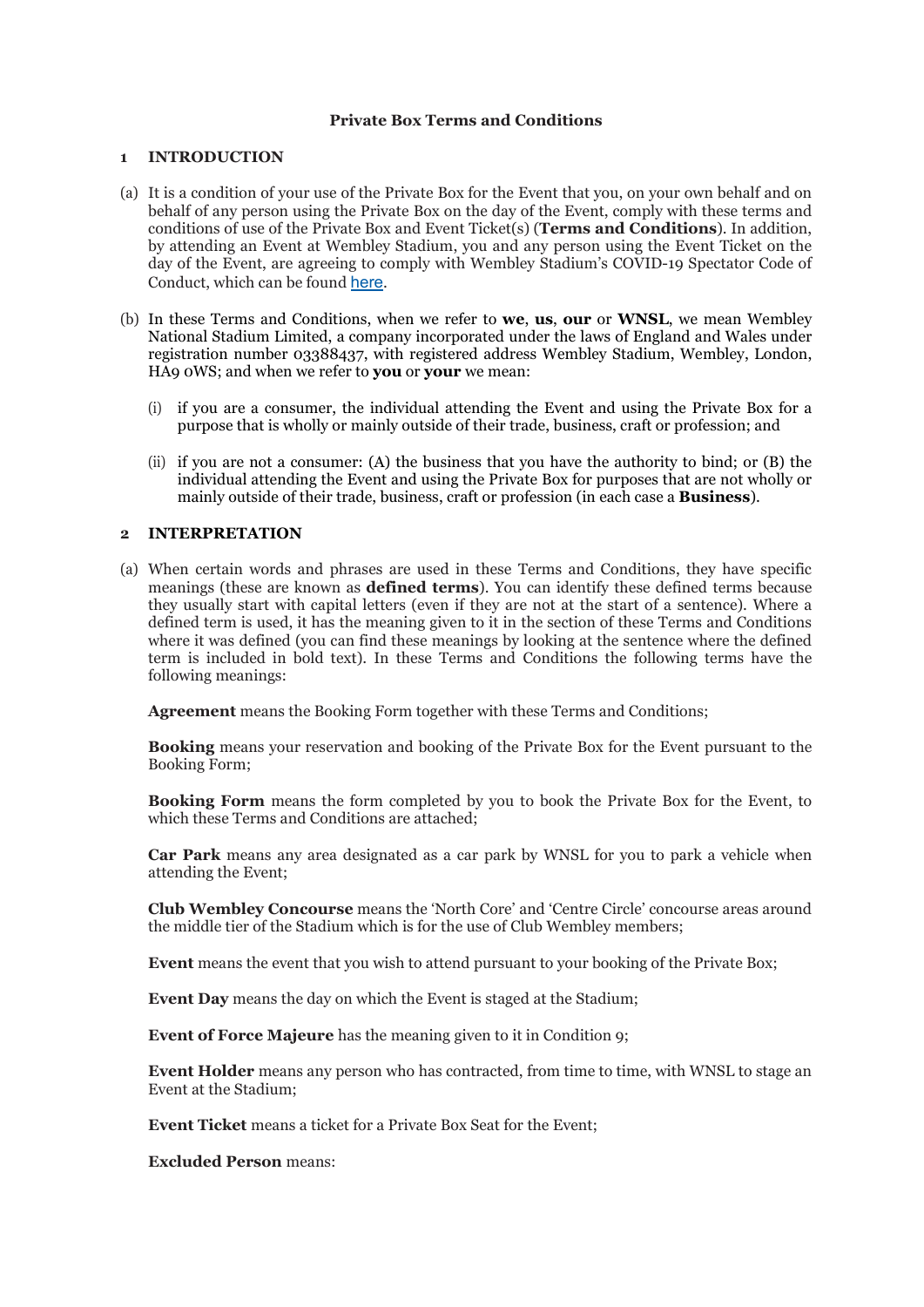- (i) any person from time to time banned by The FA from membership of the "England Supporter's Club" or any successor or replacement official supporters club for the England senior men's national football team;
- (ii) any person from time to time subject to a football banning order pursuant to a conviction under The Football Disorder Act 2000;
- (iii) any person known or reasonably believed by WNSL to have been convicted of an offence under section 166 of The Criminal Justice and Public Order Act 1994 (subject to review by WNSL in its reasonable discretion after such time as any such conviction is spent);
- (iv) any other person from time to time known or reasonably believed by WNSL to have been banned, by The FA, the Football League, UEFA, FIFA, the Rugby Football League or otherwise, from travelling to or attending an association football or rugby league match; and
- (v) any person know or reasonably believed by WNSL to have been engaged in the unauthorised sale of tickets for events at the Stadium;

**Ground Regulations** means the rules and regulations WNSL may establish from time to time concerning events at the Stadium which will be displayed in the Stadium or otherwise available on www.wembleystadium.com;

**Guest** means any individual holding an Event Ticket issued to you or using a Private Box Seat pursuant to your rights under the Agreement;

**Laws** has the meaning given to it in Condition 8(a);

**Licence Agreement** has the meaning given to it in Condition  $5(c)$ ;

**Participating Teams** means the teams participating in a sporting Event;

**Private Box** means the Private Box at the Stadium, including the related Private Box Seats, that are the subject of the Booking;

**Private Box Seats** means all the related external seats belonging to and directly in front of the Private Box;

**Regulations** has the meaning given to it in Condition 10(a);

**Stadium** means Wembley Stadium, Wembley, London HA9 0WS;

**Stadium Caterer** means WNSL's approved caterer including any concessionaires from time to time; and

**The FA** means The Football Association Limited, a company incorporated in England and Wales (Registered No. 77797).

- (b) In these Terms and Conditions:
	- (i) the masculine gender shall include the feminine gender and neuter and the singular number shall include the plural and vice versa;
	- (ii) use of the term "including" shall be interpreted to mean "including but not limited to"; and
	- (iii) a reference to a person is a reference to that person or such of its successors, assigns and transferees.
- (c) The headings in these Terms and Conditions are for the purposes of convenience only and do not form part of and will not affect the construction of these Terms and Conditions.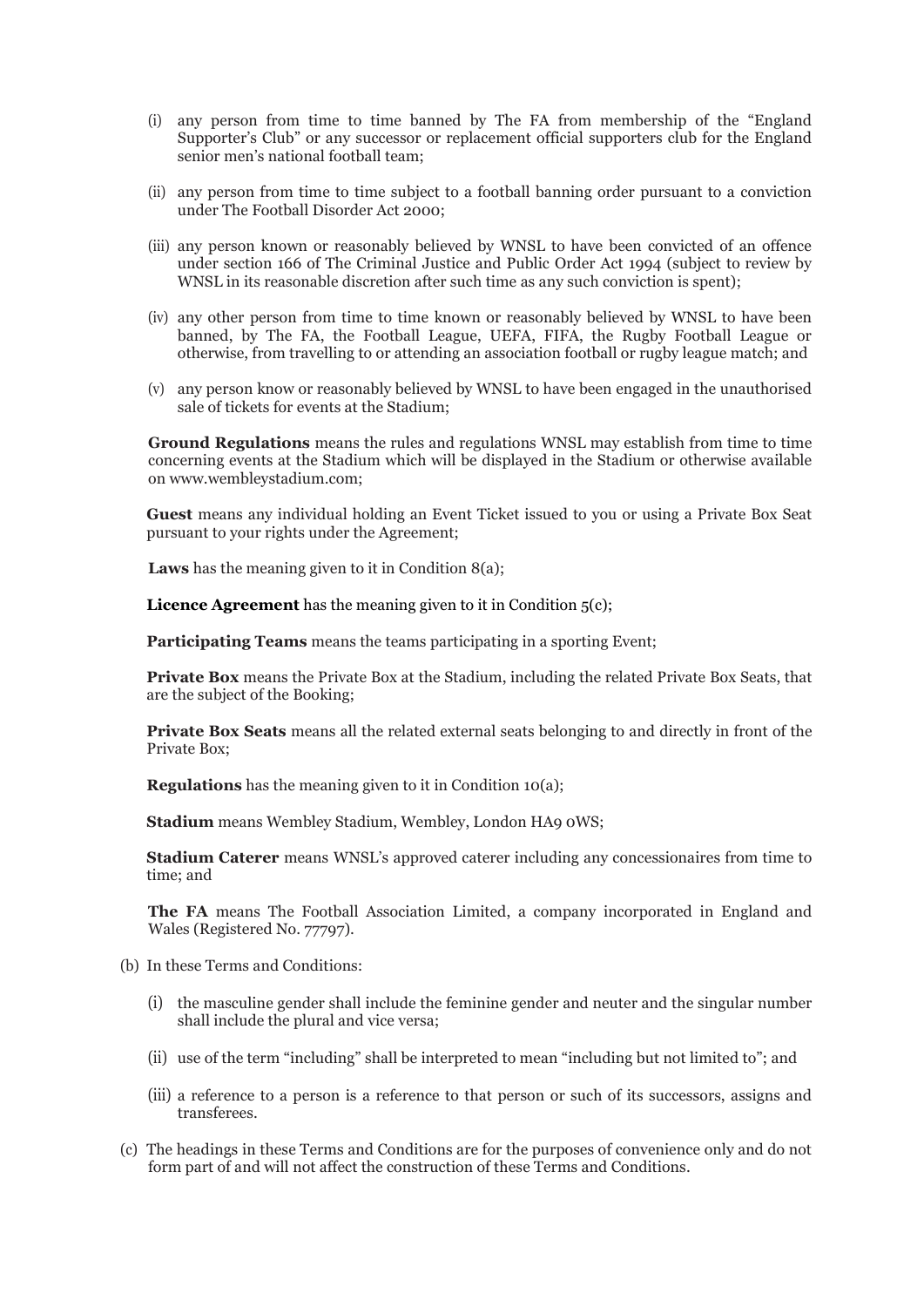(d) References in these Terms and Conditions to any statutory provisions shall be construed as references to those provisions as respectively amended, consolidated or re-enacted from time to time and will include any provisions of which they are consolidations or re-enactments.

# **3 USE OF PRIVATE BOX**

- (a) Subject to any Law, Regulation and the Ground Regulations, access to the Stadium and occupation of the Private Box for the Event will be permitted for the Event specified in the Booking Form during such hours as are notified to you in writing or as published on WNSL's website from time to time.
- (b) Neither you nor any Guest will be admitted to the Stadium or the Private Box except on presentation at the designated entrance of an appropriate ticket for the Event and complying with such other checks on admission as WNSL may impose from time to time.

# **4 ACCESS**

WNSL and its employees, agents or contractors have the right at any time to enter the Private Box, including to:

- (a) confirm your and your Guests' compliance with the terms of these Terms and Conditions including without limitation Condition 8; and
- (b) carry out emergency repairs to the Private Box or any adjoining property of WNSL.

# **5 RESERVATION AND PAYMENT TERMS**

- (a) You agree to pay the price specified in the Booking Form immediately on signature of the Booking Form. You acknowledge that the price payable for the Private Box is non-refundable except as otherwise provided in these Terms and Conditions.
- (b) In addition to WNSL's rights under Condition 15, WNSL reserves the right to cancel your Booking of the Private Box in the event that the signed Booking Form and full payment of the price specified in the Booking Form is not received by WNSL by the date specified in the Booking Form.
- (c) You acknowledge and agree that the Private Box may be licensed to a Club Wembley member under a **Licence Agreement**. Where the Private Box is the subject of a Licence Agreement, you acknowledge that WNSL is facilitating the re-sale of the Private Box on the Club Wembley member's behalf as per the terms of the Licence Agreement with the Club Wembley member. WNSL will deduct a 15% administration fee for WNSL's services on behalf of the Club Wembley member from the payment received from you before paying the balance to the Club Wembley member.

# **6 CATERING**

- (a) Food and beverage services to the Private Box will be provided by the Stadium Caterer. Unless otherwise specified, the cost of catering and beverages is excluded from the price specified in the Booking Form for the Booking. If you wish to purchase additional catering, you must do so directly from the Stadium Caterer at prevailing rates established by the Stadium Caterer, to be paid for solely by you. You must liaise with the Stadium Caterer in connection with your specific catering requirements on the Event Day. Any complaints should be taken up directly with the Stadium Caterer on the Event Day. Please contact us if you wish to be provided with the contact details of the Stadium Caterer prior to the Event Day.
- (b) WNSL will have no liability to you or any Guest whatsoever in connection with the provision of any catering that you purchase from the Stadium Caterer in addition to that provided as part of your Booking.
- (c) You will not, and will procure that no Guest will, bring into, prepare or consume within, the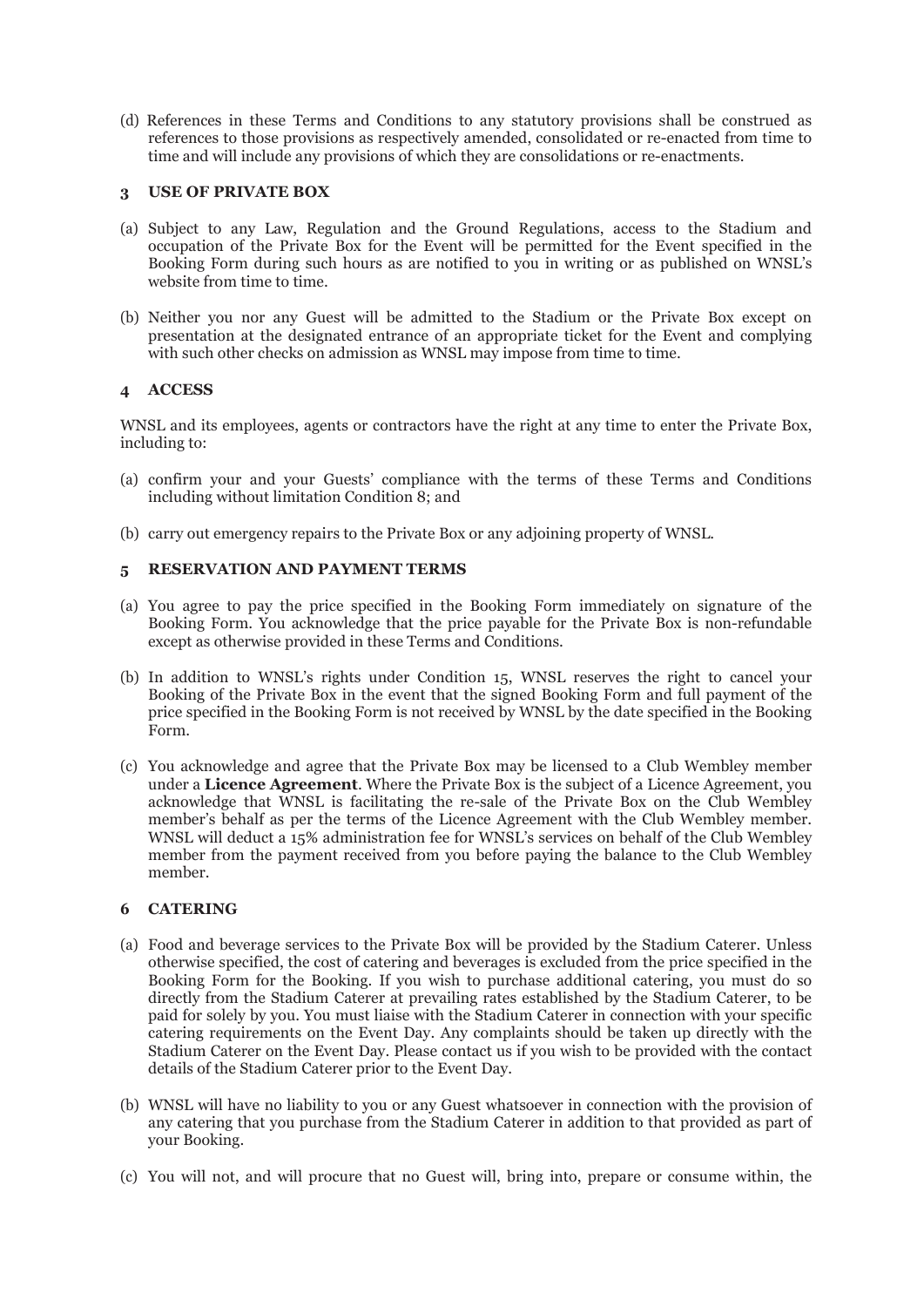Stadium, any food or beverages other than those purchased from the Stadium Caterer.

- (d) You acknowledge and agree that WNSL is under no obligation to sell or procure the sale of alcohol at the Stadium if WNSL is prevented from doing so by any Law, Regulation or the Ground Regulations.
- (e) You acknowledge and agree that the mini bar located in the Private Box is not available for use by you.

# **7 CAR PARKING AND TRANSPORT**

Use of any Car Park space or complimentary train service by you and any Guest is subject to any terms and conditions of use notified to you by WNSL or the relevant transport operator from time to time.

### **8 YOUR UNDERTAKINGS AND ACKNOWLEDGEMENTS**

- (a) You and each Guest will comply with the Ground Regulations, will observe the terms and conditions upon which the Event Tickets are issued by the relevant Event Holder and will use the Private Box only for the purpose of viewing the Event and for the related hospitality and entertainment purposes.
- (b) You and each Guest will comply with all laws, ordinances, orders, rules and regulations (whether statutory or otherwise and including health and safety requirements) governing the Stadium and the Private Box and the use thereof while attending the Event (**Laws**) and will not permit any violation thereof.
- (c) You and each Guest will not behave in a threatening or abusive manner while using the Private Box or when otherwise in or in the vicinity of the Stadium. You will be held responsible for your and any Guest's actions including, but not limited to, actions arising from the consumption of alcoholic beverages.
- (d) You acknowledge and agree that standing to view the Event may restrict the view of other spectators and cause safety and security risks and you and each Guest will remain seated in accordance with the Ground Regulations.
- (e) You acknowledge and agree that within the Private Boxes and the Club Wembley Concourse, fans supporting the Participating Teams in football matches are not segregated and that you and each Guest will behave responsibly accordingly. If so notified before the Event by WNSL (having acted pursuant to a requirement of the police or the local licensing authority), you and each Guest will not be permitted to wear the team colours of any Participating Team if to do so might create a safety and/or security risk. You acknowledge and agree that you and each Guest may be moved within, or ejected from, the Stadium if you or they wear any team colours and WNSL reasonably believes this might create a safety and/or security risk.
- (f) You and each Guest will not bring into the Stadium any prohibited articles, including any flammable, toxic, illegal or other hazardous substances, materials or equipment. A list of articles that cannot be brought into the Stadium is available on [www.wembleystadium.com.](http://www.wembleystadium.com/)
- (g) You and each Guest will not sell or offer for sale the Private Box, any Event Ticket or any Car Park pass or any other item or benefit provided to you pursuant to your Booking of the Private Box.
- (h) You and each Guest will not bring into the Stadium and/or the Private Box any cameras or audio or visual or data broadcasting or recording equipment of any kind for commercial purposes without the prior written consent of WNSL and you and each Guest will not broadcast or record from the Private Box or the Stadium all or any part of the Event by any means or technology nor exploit the same. For the avoidance of doubt, you or any Guest acting in breach of this provision will be liable to be ejected from the Stadium and to deliver up any tapes, films, disks or other recordings or data, the copyright of which is acknowledged as belonging to WNSL or, where the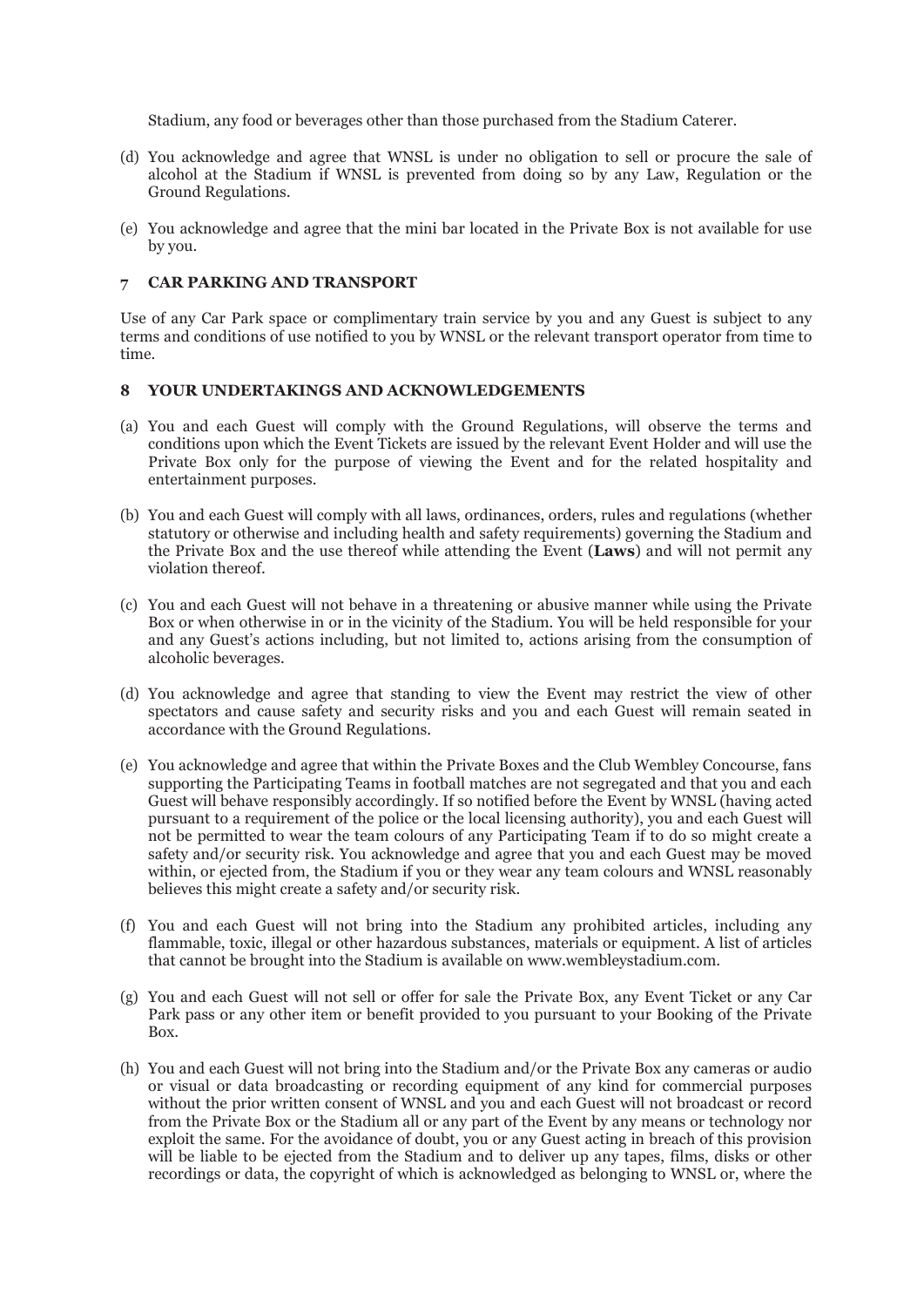Law does not permit WNSL to take ownership of such copyright, you hereby grant WNSL a perpetual, royalty-free, worldwide, sub-licensable licence to use such material for any purpose.

- (i) You acknowledge, agree and consent to the recording of your and each Guest's likeness and/or voice and that WNSL and the relevant Event Holder is entitled to use all rights in respect of such recordings.
- (j) You acknowledge and agree that CCTV is in operation at the Stadium and that your and each Guest's image may be recorded and kept for security purposes. Please refer to The FA Group's privacy policy [\(http://www.thefa.com/public/privacy\)](http://www.thefa.com/public/privacy) for further details.
- (k) You and each Guest will not sell or offer for sale any product or service from any part of the Stadium, including the Private Box.
- (l) You and each Guest will not carry out any gambling or betting activities in the Stadium except via WNSL's official bookmaker.
- (m) You and each Guest will not use as a gift or prize in any external promotion or external competition or auction off or otherwise seek to profit from any Event Ticket, Car Park pass or other item or benefit provided to you or release any publicity or make any public statements about any internal promotion or competition.
- (n) You and each Guest will not run any advertisements or promotions relating to or involving in any way WNSL, the Event Holder, the Event, the Stadium, the use of the Private Box or Event Ticket(s).
- (o) You will ensure that there will be no signage or other advertising material visible from the exterior of the Private Box.
- (p) You and each Guest will not exploit any marketing opportunities in relation to the use of the Private Box, including any display of your or any Guest's corporate or business logo, trade mark or trade name. You and each Guest will comply with any additional marketing or advertising restrictions which may be imposed by the Event Holder in respect of the Event. For the avoidance of doubt, WNSL, the Event Holder and/or their commercial partners or sponsors may exercise marketing opportunities in relation to the Private Box for the purpose of, without limitation, the placing of marketing samples and/or other advertising materials.
- (q) You and each Guest will leave the Private Box in the same condition it was found in at start of the Event, and will not damage the Private Box, its fixtures and fittings or any other property contained therein or otherwise at the Stadium. You and each Guest will not make any additions or alterations to the interior or exterior of the Private Box or its fixtures and fittings or install, place or cause to be installed or placed any nails, hooks, tacks, screws or other devices into any part of the Private Box or its fixtures and fittings.
- (r) You and each Guest will not remove any item of property of WNSL, the Stadium Caterer or the original licensee from the Private Box.
- (s) You and each Guest will not bring or allow into the Private Box any heating, cooking or similar appliance or equipment except for catering equipment used by the Stadium Caterer.
- (t) You and each Guest will not consume alcohol in the Stadium in contravention of the Ground Regulations or any Regulation or Law.

You have entered into the above undertakings and acknowledgements for yourself and on behalf of each Guest, and you will procure the performance and compliance of the same by each Guest.

If you or any Guest fails to comply with any of the provisions of this Condition 8, WNSL may at its sole discretion, and without prejudice to any of its other remedies, move you and/or any Guest to a different location within the Stadium or eject you and/or any Guest from the Stadium without any refund or compensation.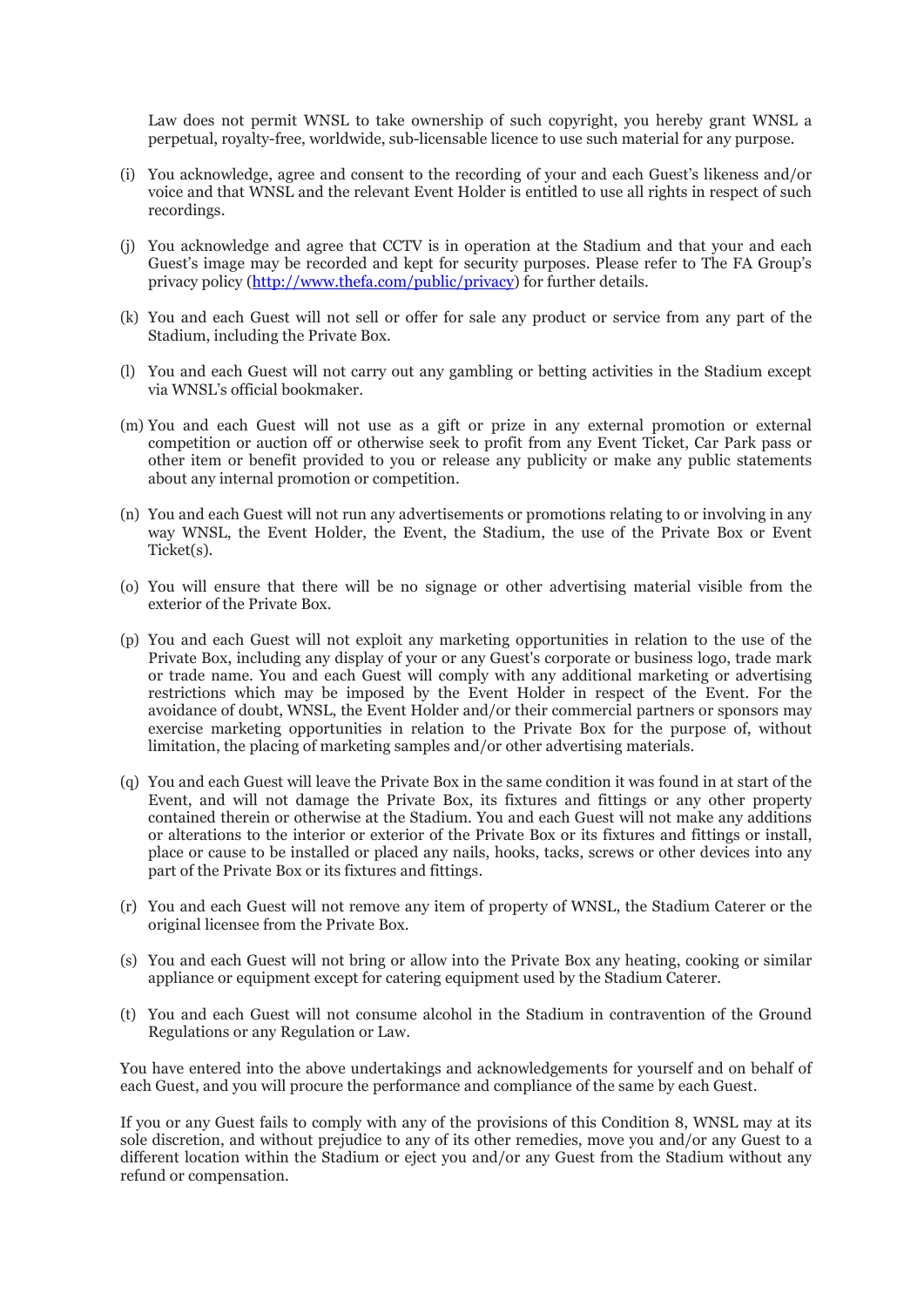### **9 FORCE MAJEURE**

- (a) If, by reason of an Event of Force Majeure, either you or we are delayed in, or prevented from, performing any of the provisions of these Terms and Conditions (other than the payment of money), then such delay or non-performance will not be deemed to be a breach of these Terms and Conditions and no loss or damage will be claimed by the other party by reason of the Event of Force Majeure.
- (b) The expression an Event of Force Majeure means an event or circumstance or combination of events or circumstances beyond the reasonable control of the affected party, including any of the following: act of God, governmental act, the enactment or change in interpretation of any law, regulation or directive having legally binding effect, the terms of any consent required to stage the Event at the Stadium and any action required to ensure compliance with Laws, the Ground Regulations or the Regulations, war, fire, flood, lightning, explosion, radiation or chemical contamination, accident, strike, lock-out, walk-out, industrial action of any kind, civil commotion, impact by any vehicle, vessel or aircraft, national calamity, riot, act of terrorism or any other event or condition which is beyond the reasonable control of the affected party which results in or causes the failure (including by delay) or inability by such party to perform any of its obligations under these Terms and Conditions, provided that industrial action taken by the employees of an affected party will not constitute an Event of Force Majeure save where such action is taken in the context of a nationwide non-industry specific industrial dispute.

# **10 LIABILITY**

- (a) The Agreement is subject to the provisions from time to time of the general safety certificate applying to the Stadium, the bye-laws, rules, regulations, orders, directions, codes of practice and other guidelines of the London Borough of Brent, the Metropolitan Police Service, the London Fire Brigade, the Football Licensing Authority, The FA, the Fédération Internationale de Football Association (FIFA), the Union des Associations Européennes de Football (UEFA), the European Commission and any other authority or organisation that has jurisdiction or authority in relation to the holding of Events at the Stadium from time to time (the **Regulations**). In the event of any conflict or inconsistency between the Regulations and the Agreement, the Regulations will prevail. WNSL will not be in breach of the Agreement by reason of compliance with the Regulations.
- (b) Notwithstanding Conditions  $10(c)(iv)$  and (v), WNSL does not seek to exclude or limit its liability for death or personal injury caused by its, its officers', employees' or agents' negligence or for any fraud or willful misconduct.
- (c) If you are a Business:
	- (i) WNSL will not be liable for, and you will not assert any deductions, set-off or claim of any nature against WNSL for any act or omission of or any breach or default by any person other than WNSL;
	- (ii) you will be bound by the terms and conditions established from time to time by WNSL or the Event Holder for cancellation, abandonment, postponement or replaying of the Event. Subject to Conditions 10(b) and (c)(iv), WNSL will have no liability to you or any Guest on account of any such cancellation, abandonment, postponement or replay or other failure or deficiency in the conduct of such Event, provided that if an Event is cancelled, abandoned or postponed prior to its scheduled start time, you may either: (A) claim a full refund of the price of the Booking; or (B) attend the Event at the re-arranged Event Date (if applicable);
	- (iii) WNSL, its officers, employees, agents and contractors will not be liable or responsible for any loss, damage, or injury to you or any Guest, or any property of you or any Guest, resulting from any cause whatsoever, unless due to the negligence or the wilful misconduct of WNSL or of its officers, employees or agents;
	- (iv) subject to Condition 10(b), WNSL's aggregate liability to you or any Guest in connection with the Agreement and the Booking, whether in contract or tort (including negligence) or in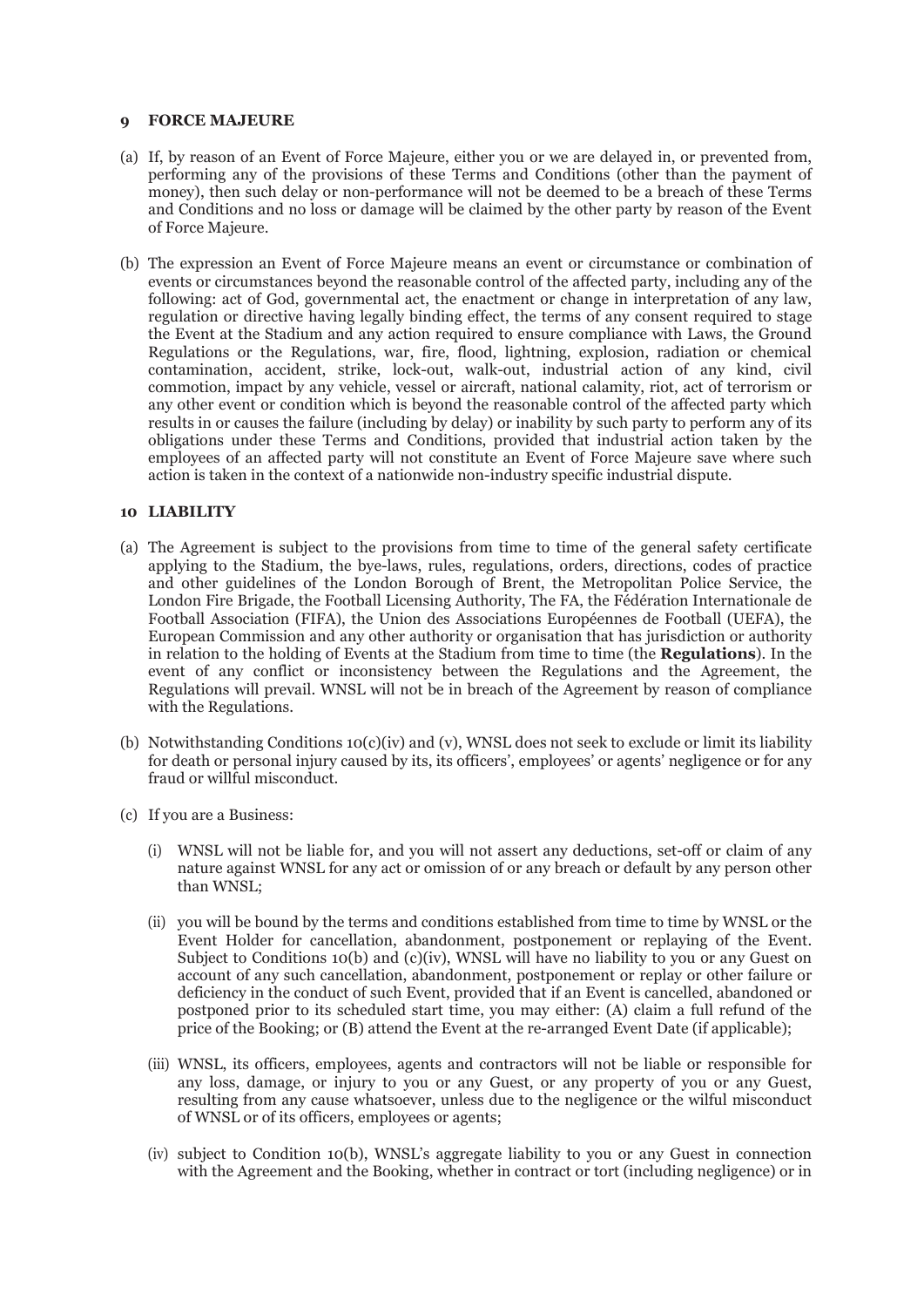any other way, will not exceed the price payable by you for the Booking pursuant to the Booking Form;

- (v) WNSL will not be liable to you or any Guest whether in contract, tort or otherwise for any indirect, incidental, special or consequential loss or damage or for any loss of profit or revenue, loss of use, loss of business or contracts or loss of opportunity;
- (vi) if any services are not available for any reason beyond the reasonable control of WNSL, no refund or part refund will be made of any amounts paid by you and WNSL will not otherwise be liable to you in such circumstance unless otherwise provided in these Terms and Conditions; and
- (vii) WNSL will not be liable to you for the late delivery or non-delivery of any Event Tickets, Car Park pass or complimentary train tickets provided WNSL has posted the same within reasonable time of receipt by WNSL or otherwise made the items available prior to the Event.
- (d) If you are a consumer:
	- (i) and we fail to comply with these Terms and Conditions, subject to Condition 10(b), we are responsible for loss or damage you suffer that is a foreseeable result of our breach of these Terms and Conditions or our negligence, but we are not responsible for any loss or damage that is not foreseeable. Loss or damage is foreseeable if it was an obvious consequence of our breach or if it was contemplated by you and us at the time that the Agreement became binding on you and us;
	- (ii) subject to Condition 10(b), our total liability to you in respect of all other losses arising under or in connection with the Agreement, whether in contract, tort (including negligence), breach of statutory duty, or otherwise, shall in no circumstances exceed the price that you have paid for the hire of the Private Box as set out in the Booking Form; and
	- (iii) nothing in these Terms and Conditions affects your statutory rights. Advice about your statutory rights is available from your local Citizens' Advice Bureau or Trading Standards Office.

### **11 YOUR RESPONSIBILITY FOR LOSS, DAMAGE AND INSURANCE**

- (a) You will be fully responsible and liable (on an indemnity basis if you are a Business) to WNSL and its affiliates and their respective officers, employees, agents and contractors in respect of any liability, losses, claims, demands, costs and expenses, including legal and other professional fees, arising out of any personal injury or property damage caused by any act or omission of you or any Guest.
- (b) You will be fully responsible and liable (on an indemnity basis if you are a Business) to WNSL in respect of:
	- (i) all legal fees and other professional fees and costs incurred by WNSL in the enforcement of these Terms and Conditions whether or not litigation is actually commenced and including any appeal proceedings;
	- (ii) the cost of repair of any damage (other than ordinary wear and tear) to the Private Box or any property therein, the passageways, stairways, escalators and lifts giving access to the Private Box and any other part of the Stadium caused by any act or omission of you or any Guest; and
	- (iii) the cost of replacing any item of property removed from the Private Box without WNSL's consent and any additional cleaning of the Private Box that is necessary as a result of any act or omission of you or any Guest.
- (c) If you are a Business, you warrant that you have in place public liability insurance to cover your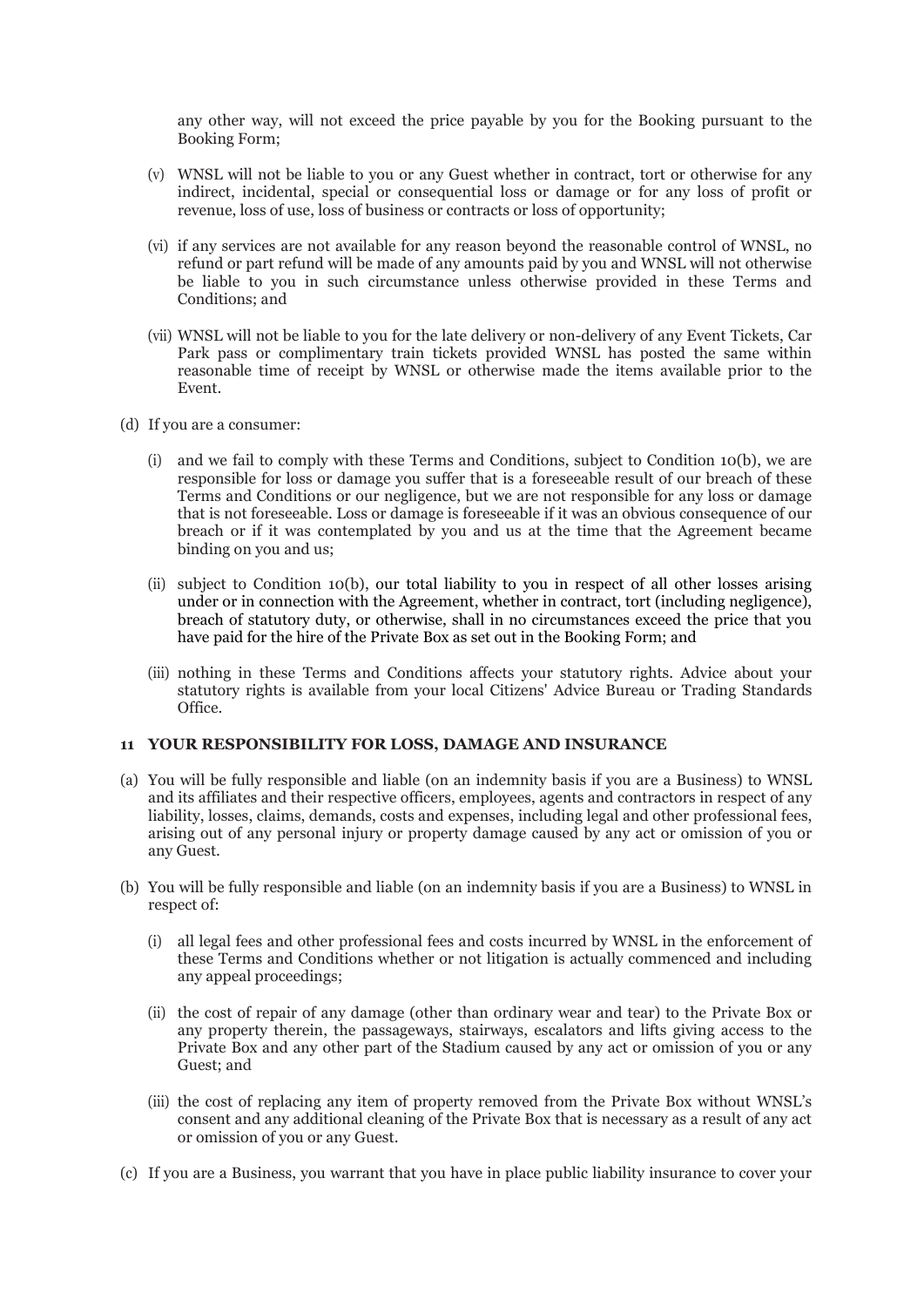liabilities under this Condition 11 and that written evidence of the same will be provided to WNSL upon request.

#### **12 AUTHORITY OF PURCHASER**

- (a) If you are a Business and you are not an individual:
	- (i) you will, if requested by WNSL, provide reasonable evidence of your power and authority to make the Booking; and
	- (ii) each individual making the Booking represents and warrants that he or she is duly authorised to make the Booking and agree to these Terms and Conditions on behalf of you and that these Terms and Conditions are binding upon you (and where you are an unincorporated joint venture or association or a partnership, each member or partner jointly and severally of such joint venture association or partnership) in accordance with its terms.

#### **13 NO PROPERTY INTEREST CREATED**

- (b) The Booking does not grant exclusive possession of the whole or any part of the Private Box or the Stadium nor does it create any relationship of landlord and tenant.
- (c) You are not, by virtue of the Booking, entitled to any charge over or interest in any property (including the Private Box, the Stadium or any part thereof) or funds of WNSL.

### **14 EXPIRATION OR EARLY CANCELLATION**

- (a) At the end of the Event, you will:
	- (i) at your own expense remove from the Private Box all items of property brought into the Private Box by you or any Guest; and
	- (ii) deliver to WNSL all keys to the Private Box and any cabinets, closets or other enclosures therein.
- (b) Any property not removed from the Private Box in accordance with Condition 14(a)(i) by such time as WNSL notifies you will be deemed abandoned and may be disposed of by WNSL in its absolute discretion without incurring any liability to you or any Guest. You will reimburse WNSL for the costs certified by WNSL to have been incurred by it in such disposal.
- (c) Subject to this Condition 14, any of your obligations accruing prior to the end of the Event or earlier cancellation of the Booking will survive such expiration or cancellation, and you will promptly perform all such obligations whether or not the Event has finished or the Booking has been cancelled.

#### **15 DEFAULT AND CANCELLATION**

- (a) WNSL may cancel the Booking and terminate the Agreement by giving immediate written notice to you if:
	- (i) you fail to pay any sum due from you on time, and then fail to remedy the failure within the reasonable time (being not less than 7 days if payment is due at least 30 days before the Event) stated in a written notice to you specifying the failure and requiring that it is remedied;
	- (ii) you breach any other term of these Terms and Conditions, including any terms and conditions of an Event Holder and/or a relevant transport operator (if applicable);
	- (iii) (being an individual) you or any Guest are or become an Excluded Person;
	- (iv) you or any Guest commit any act or omission that, in the reasonable opinion of WNSL, is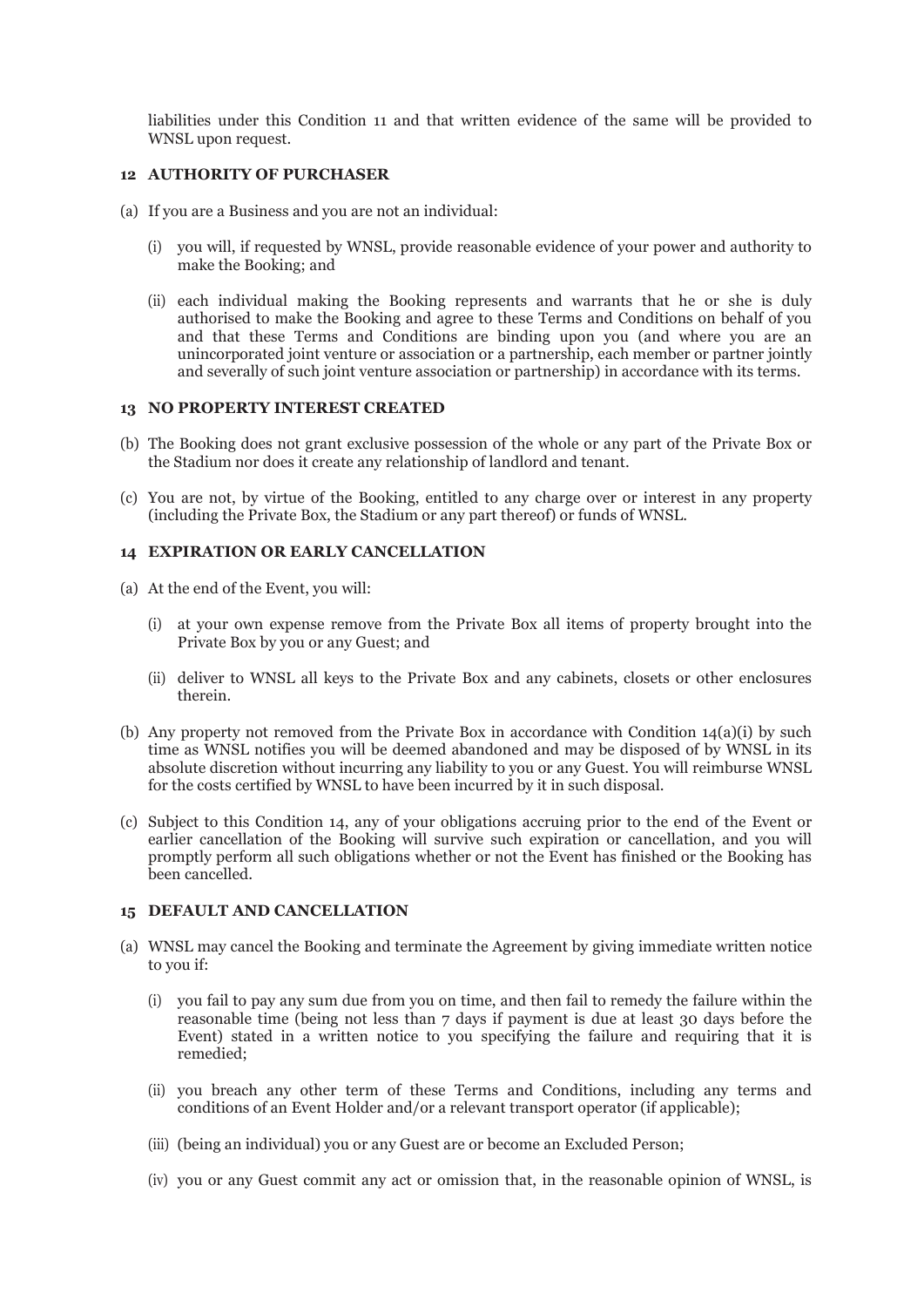prejudicial to the interests of WNSL and then, if the prejudice is capable of remedy, fail to remedy the prejudice within the time (being not less than 7 days if the relevant act or omission occurs at least 30 days before the Event) stated in a written notice to you specifying the act or omission, and specifying the prejudice and requiring that it is remedied; or

- (v) if you are a Business: (A) (being an individual) a bankruptcy petition is presented against you, or you make an application for an interim order under the Insolvency Act for the time being in force, or you enter into a voluntary arrangement or composition with your creditors; (B) (being a body corporate) you convene a meeting with your creditors, or come to any arrangement with them, or have a petition for winding up or an administration order presented against you, or pass a resolution for winding up or have a receiver or administrative receiver appointed over all or any part of your assets; (C) (being a partnership) you are dissolved; or (D) the equivalent, in any country other than England and Wales, of any event specified in this Condition  $15(a)(v)$  occurs; or
- (vi) if you are in arrears or otherwise owe monies to WNSL for other products and/or sold by WNSL and fail to pay such amounts on request.
- (b) If, in the reasonable opinion of WNSL, you or any Guest:
	- (i) causes any object to be dropped or thrown from the Private Box;
	- (ii) causes any disturbance or nuisance in the Stadium;
	- (iii) otherwise prejudices the safety or welfare of any person present in the Stadium;
	- (iv) contravenes any of the undertakings contained in Condition 8, the Ground Regulations or any applicable terms and conditions of an Event Holder; or
	- (v) make any unauthorised sale or offer of sale of the Private Box or any Event Ticket,

### WNSL may:

- A. refuse that person entry into the Stadium;
- B. require that person to leave the Stadium; and/or
- C. cancel the Booking and terminate the Agreement by giving immediate written notice to you.
- (c) If you fail to pay, when due, any sum due from you for the Booking (including any sum due to the Stadium Caterer), WNSL may refuse you and any Guest entry into the Stadium or require any of those persons to leave the Stadium.
- (d) If WNSL cancels the Booking and terminates the Agreement under Condition 15(a) or (b), WNSL will be entitled to retain all sums paid by you for the Booking as compensation for loss for breach of these Terms and Conditions and subsequent cancellation of the Booking.
- (e) The rights and remedies of WNSL under this Condition 15 shall be in addition to any other right or remedy of WNSL under these Terms and Conditions or under the law or in equity.

#### **16 SALE, ASSIGNMENT AND THIRD PARTY RIGHTS**

(a) You will not sell, transfer, assign, cost-share, co-license, sub-license, pledge or otherwise encumber the Private Box, or any of your rights and obligations pursuant to the Agreement, including the right to use an Event Ticket, without the prior written consent of WNSL. Any act in contravention of the foregoing will be null and void, will be a material breach giving rise to a right of cancellation for WNSL and may also constitute a criminal offence under section 166 of the Criminal Justice and Public Order Act 1994.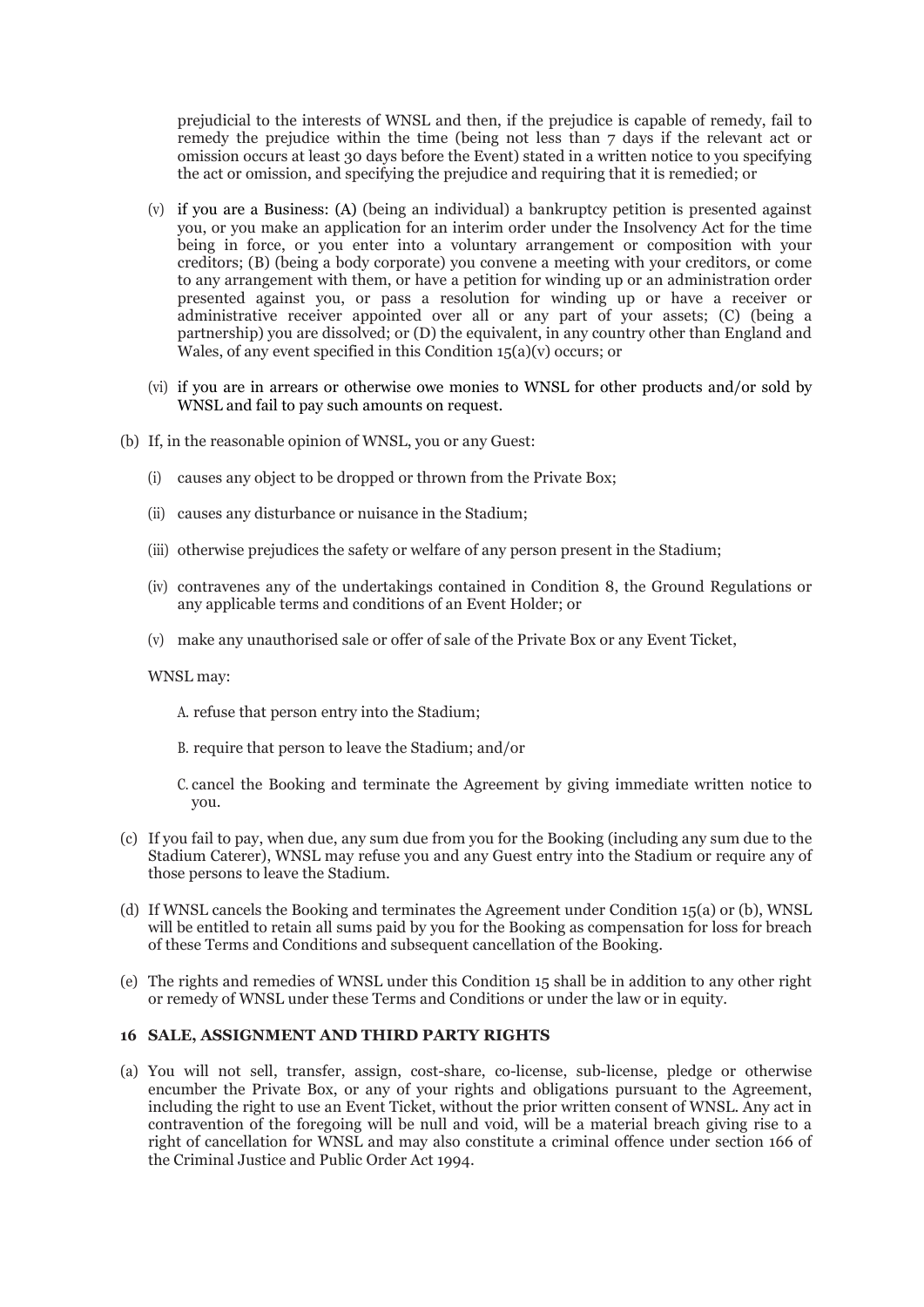(b) A person who is not a party to the Agreement may not enforce any of their terms under the Contracts (Rights of Third Parties) Act 1999.

### **17 OTHER IMPORTANT TERMS**

- (a) Each of the clauses of these Terms and Conditions operates separately. If any court or relevant authority decides that any of them are unlawful or unenforceable, the remaining clauses will remain in full force and effect.
- (b) If we fail to insist that you perform any of your obligations under these Terms and Conditions, or if we do not enforce our rights against you, or if we delay in doing so, that will not mean that we have waived our rights against you and will not mean that you do not have to comply with those obligations. If we do waive a default by you, we will only do so in writing, and that will not mean that we will automatically waive any later default by you.
- (c) If you wish to have more information on online dispute resolution, please follow this link to the website of the European Commission: [http://ec.europa.eu/consumers/odr/.](http://ec.europa.eu/consumers/odr/) This link is provided as required by Regulation (EU) No 524/2013 of the European Parliament and of the Council, for information purposes only. We are not obliged to participate in online dispute resolution.
- (d) If you are a Business:
	- (i) the Agreement contains the entire agreement between you and us and supersedes all prior written or oral agreements and understandings pertaining to the subject matter of the Agreement. Both you and we acknowledge that in entering into the Agreement each of you and us has not relied upon any oral or written statements, collateral or other warranties, assurances, representations or undertakings which were made by or on behalf of the other in relation to the subject-matter of the Agreement at any time before its coming into effect (together **Pre-Contractual Statements**), other than those which are set out in the Agreement, provided that nothing in this Condition  $17(d)$  shall exclude or restrict the liability of either you or us arising out of our or your (as applicable) fraudulent misrepresentation or fraudulent concealment;
	- (ii) all notices, demands and other communications between the parties required or appropriate in relation to the Agreement will be in writing and deemed given if posted, postage prepaid, to the other party at their respective addresses set out on the Booking Form or to such other address as may be designated by either party, from time to time, in writing on the second business day after posting and if sent via e-mail, upon the generation of a receipt notice by the other party's server, or if such notice is not so generated, upon receipt by the other party's server.
	- (iii) we may assign, novate, or transfer any of our rights or obligations under the Agreement to another legal entity by giving written notice to you.

## **18 GOVERNING LAW AND JURISDICTION**

- (a) The Agreement is governed by English law. This means that your use of the Private Box pursuant to the Booking, and your attendance at the Event, and any dispute or claim arising out of or in connection therewith will be governed by English law.
- (b) If you are a consumer:
	- (i) you can bring proceedings in respect of the Agreement in the English courts. However, as a consumer, if you live in Scotland you can bring legal proceedings in respect of the Agreement in either the Scottish or the English courts; if you live in Northern Ireland you can bring legal proceedings in respect of the Agreement in either the Northern Irish or the English courts; and if you live in another European Union Member State you can bring legal proceedings in respect of the Agreement in either the English courts or the courts of the Member State in which you live; and